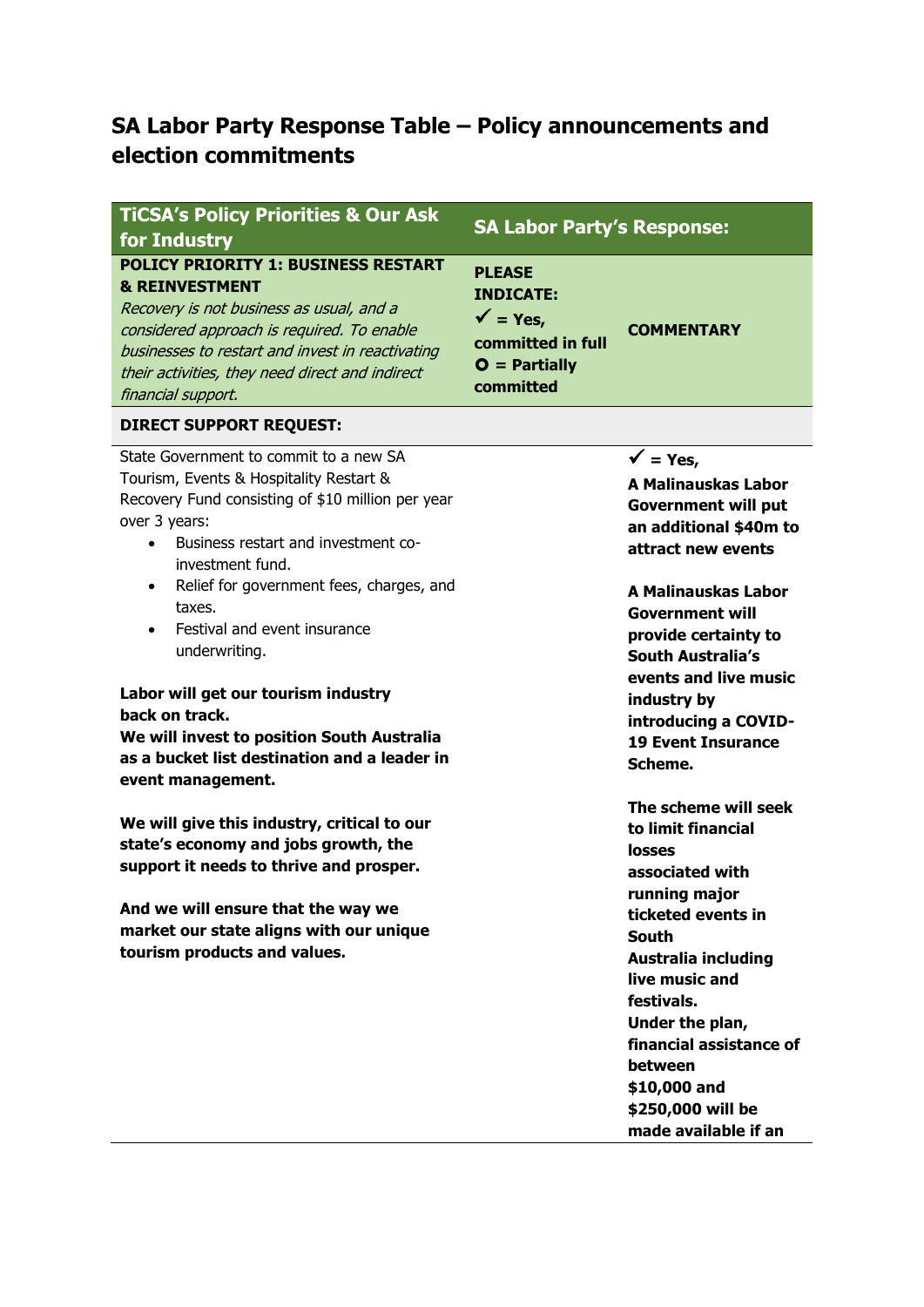|                                                                                                                                                                                                                                                                                                            |                                                        | event or performance<br>is cancelled or<br>rescheduled due<br>to the introduction of<br>COVID-19<br>restrictions.                                                                                                                                                 |
|------------------------------------------------------------------------------------------------------------------------------------------------------------------------------------------------------------------------------------------------------------------------------------------------------------|--------------------------------------------------------|-------------------------------------------------------------------------------------------------------------------------------------------------------------------------------------------------------------------------------------------------------------------|
| ADDITIONALLY, WE CALL ON THE SA GOVERNMENT TO:                                                                                                                                                                                                                                                             |                                                        |                                                                                                                                                                                                                                                                   |
| Recognise and support <b>Quality</b><br>$\bullet$<br><b>Tourism Accreditation</b> programs as a<br>vehicle for operators to demonstrate<br>compliance with existing regulatory<br>requirements.                                                                                                            |                                                        | <b>Labor support TICSA</b><br>for \$1.6m for business<br>support. This will<br>enable TICSA to direct<br>this to training for a<br>diverse range of<br>business needs                                                                                             |
| Reduce complexity and red tape for<br>$\bullet$<br>tourism operators' compliance<br>obligations by:<br>Implementing the South Australian<br>Productivity Commission's Tourism<br><b>Regulation</b><br><b>Review</b> recommendations as a<br>matter of urgency.<br>Developing and implementing<br>$\bullet$ |                                                        | Labor supports the<br>recommendations of<br>the Tourism<br><b>Regulation Review</b><br>and will continue to<br>work with industry to<br>address issues raised                                                                                                     |
| simple regulations for the sharing<br>economy that provide a 'level<br>playing field' for business owners<br>and investors and improve the<br>turnaround time for tourism<br>projects.                                                                                                                     |                                                        | Labor introduced a<br>private members bill<br>into the SA Parliament<br>"Short Term Holiday<br>rental<br>accommodation". It<br>was not supported by<br>the government and<br>did not progress.<br>Labor in government<br>will continue with<br>legislative change |
| <b>POLICY PRIORITY 2: DRIVING DEMAND</b><br>To restore the value of tourism and hold market<br>share gains, demand needs to be stimulated<br>locally, interstate and internationally.                                                                                                                      | <b>PLEASE</b><br><b>INDICATE:</b><br>committed in full | <b>COMMENTARY</b>                                                                                                                                                                                                                                                 |

### **DIRECT SUPPORT REQUEST:**

State Government to commit to an SA Tourism Demand Stimulus package:

• \$10 million/year for short-term activation and tactical activities to motivate local and interstate visitors to book SA tours, experiences and accommodation.

 $\sqrt{ }$  = Yes,

**Labor will provide an additional \$20m over 2 years to marketing SA as a destination**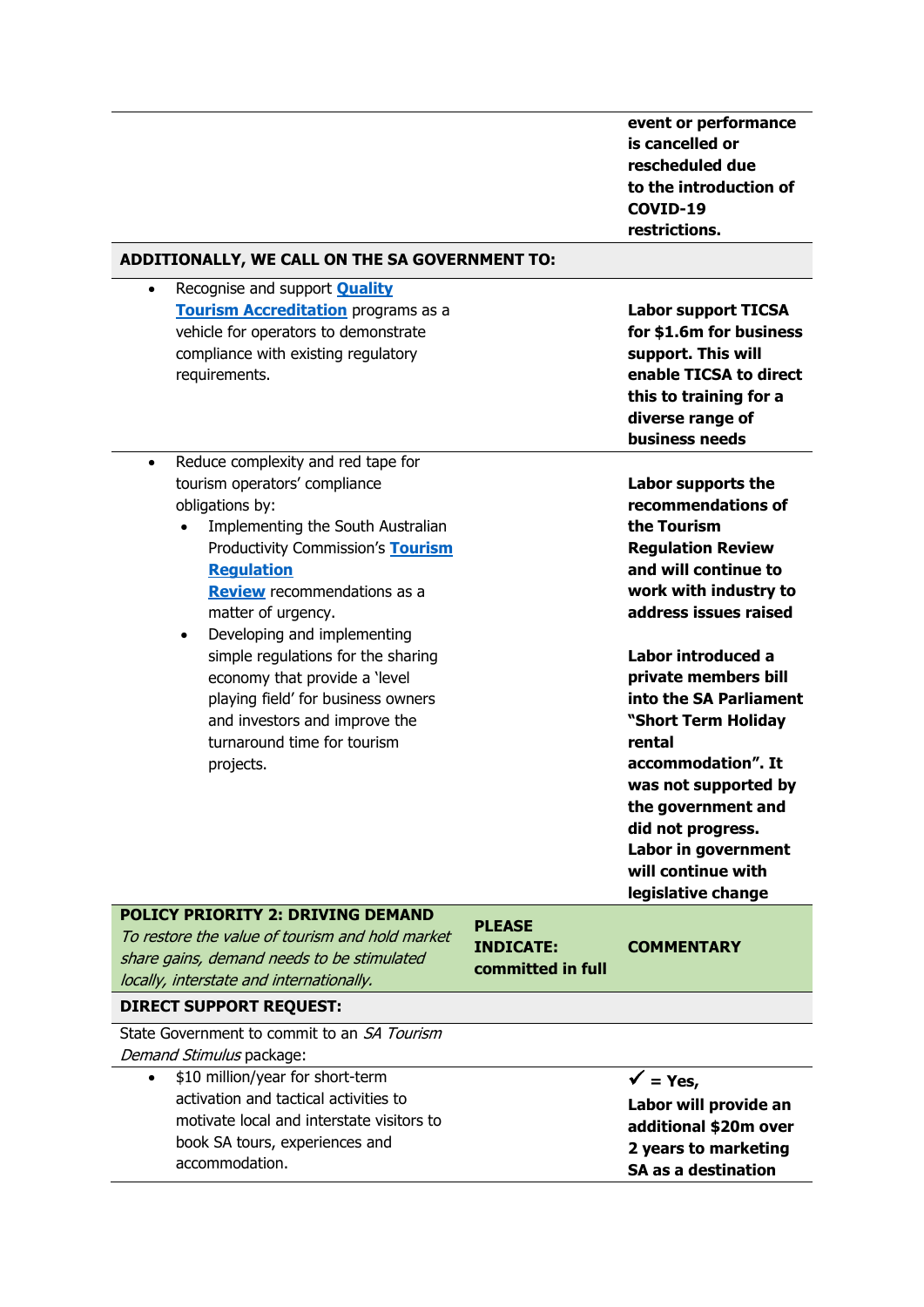• Boost SATC's marketing budget by \$25 million/year over the forward estimates to enable SA to vie for visitor attention in the extraordinarily competitive interstate and international markets.

# **ADDITIONALLY, WE CALL ON THE SA GOVERNMENT TO:**

• Develop a festivals and events strategy as a blueprint for the scheduling and acquisition of new events that play to the state's brand, long-standing reputation as the 'festival state' and result in dispersing visitors across the state (i.e. Illuminate). The strategy should ensure that the social, cultural, and economic impacts of events are festivals are measured.

 **= Partially committed Labor will provide an additional \$20m over 2 years to marketing SA as a destination**

### $\sqrt{ }$  = Yes

**A Malinauskas Labor government will commit an additional \$40 million over 4 years to the Major Events Fund which will be used for: Developing new home grown, world-class events. Growing our existing owned and managed events. Chasing major national and international business events Labor has already announced it will bring back the Adelaide 500 , 1-4 December 2022 and will reinstate the Adelaide Motorsport Festival.**

**A Malinauskas Labor Government will support Adelaide's iconic Fringe Festival to go global, through an \$8 million investment committed to support the event in:**

**hosting a headline anchor event each year, such as the highly acclaimed**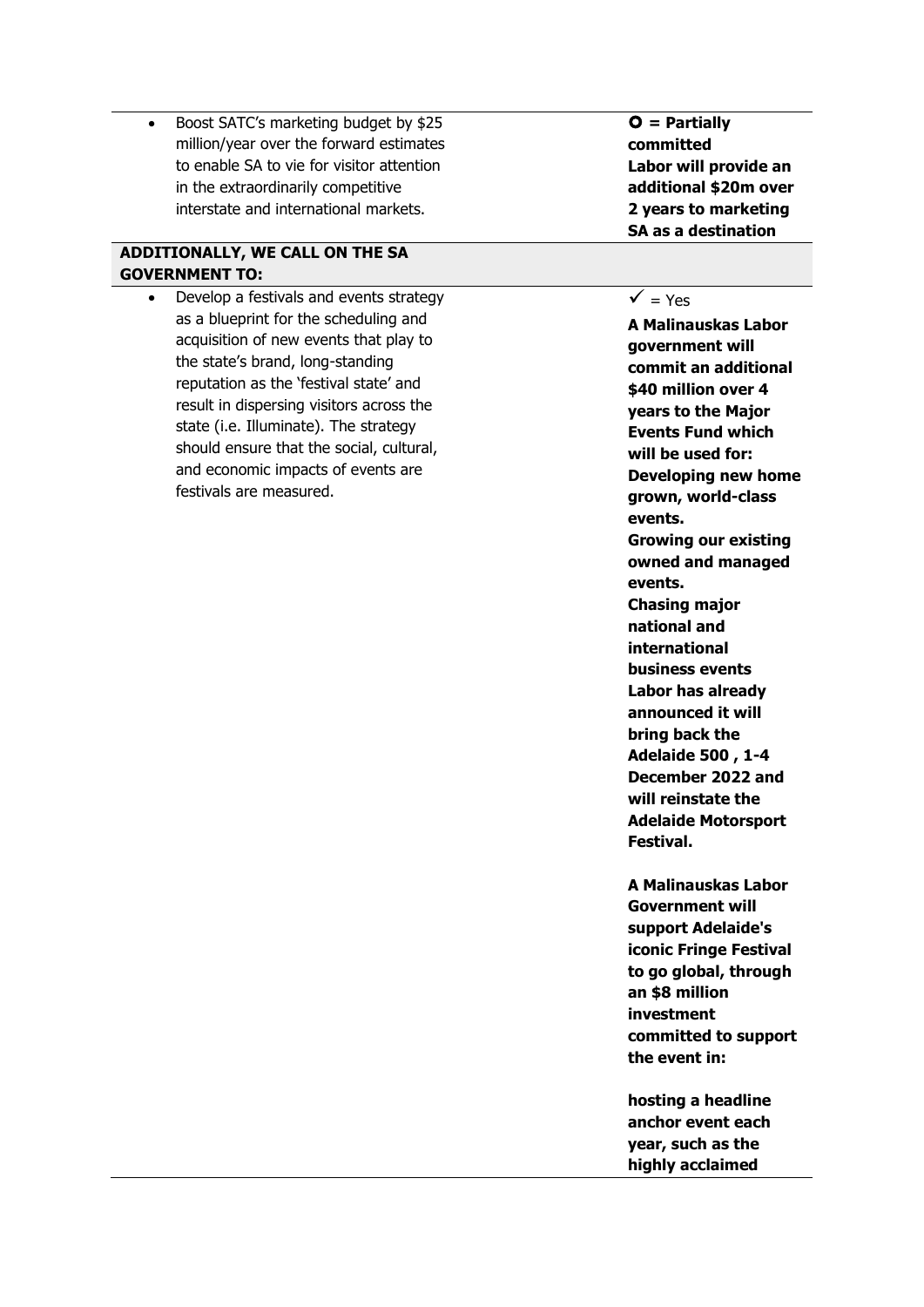| Continue the Leisure Events Bid<br>$\bullet$                                                                                                                                                                                                                                                                                                                                                                            |                                                                                                             | <b>Borealis in 2021</b><br>effectively marketing<br>the event interstate<br>and overseas to bring<br>more visitors and the<br>dollars they spend to<br>South Australia<br>boosting Fringe's<br>grant program to<br>continue to bring new<br>and emerging local<br>artists to the event.<br>Yes                                                                                                                                                                                |
|-------------------------------------------------------------------------------------------------------------------------------------------------------------------------------------------------------------------------------------------------------------------------------------------------------------------------------------------------------------------------------------------------------------------------|-------------------------------------------------------------------------------------------------------------|-------------------------------------------------------------------------------------------------------------------------------------------------------------------------------------------------------------------------------------------------------------------------------------------------------------------------------------------------------------------------------------------------------------------------------------------------------------------------------|
| Fund.<br>Continue to recognise the critical role of<br>$\bullet$<br>the Adelaide Convention Bureau in<br>securing. business events for South<br>Australia, which generate more than \$2<br>billion per year to the state's economy.                                                                                                                                                                                     |                                                                                                             | <b>The Shadow Minister</b><br>has met with the ACB<br>regularly over the last<br>four years.<br><b>A Malinauskas Labor</b><br>government will<br>commit an additional<br>\$40 million over 4<br>years to the Major<br><b>Events Fund which</b><br>will be used for:<br><b>Developing new home</b><br>grown, world-class<br>events.<br><b>Growing our existing</b><br>owned and managed<br>events.<br><b>Chasing major</b><br>national and<br>international<br>business events |
| Communicate local Visitor Information<br>$\bullet$<br>Centre resources and services to<br>consumers when promoting or<br>encouraging tourism to a particular<br>region.                                                                                                                                                                                                                                                 |                                                                                                             |                                                                                                                                                                                                                                                                                                                                                                                                                                                                               |
| <b>POLICY PRIORITY 3: INFRASTRUCTURE &amp;</b><br><b>EXPERIENCE DEVELOPMENT</b><br>To attract visitors to the state we need to ensure<br>our infrastructure and experiences are world-<br>class, innovative, and enticing. Fundamental to<br>this is the policy principle that private sector<br>investment will be stimulated by public<br>investment in the growth of the industry.<br><b>DIRECT SUPPORT REQUEST:</b> | <b>PLEASE</b><br><b>INDICATE:</b><br>$\sqrt{ }$ = Yes,<br>committed in full<br>$O =$ Partially<br>committed | <b>COMMENTARY</b>                                                                                                                                                                                                                                                                                                                                                                                                                                                             |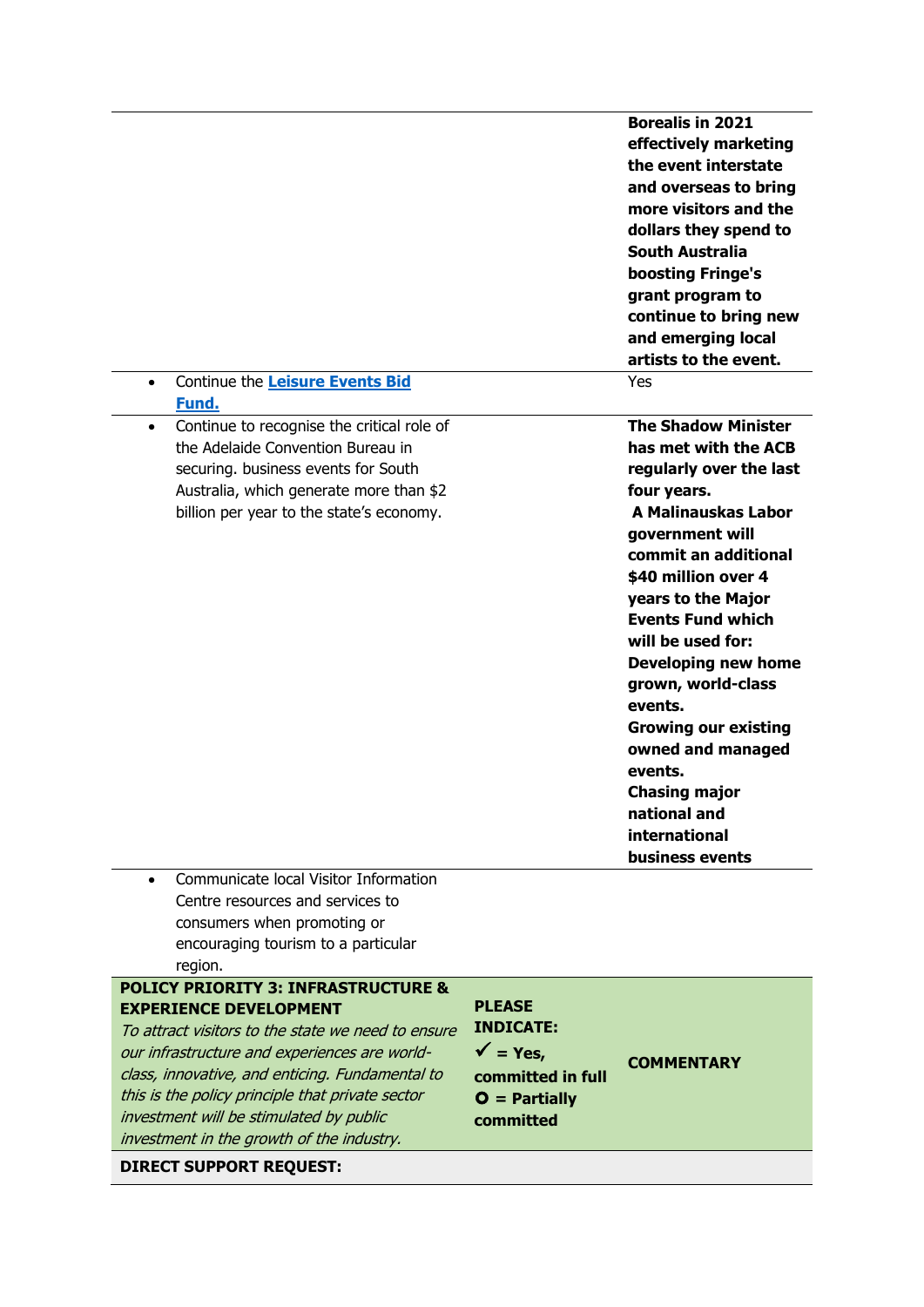State Government to re-commit and boost existing programs that stimulate private investment in Tourism Infrastructure and Experiences including:

- **[Tourism Industry Development](https://tourism.sa.gov.au/support/tourism-industry-development-fund)  [Fund](https://tourism.sa.gov.au/support/tourism-industry-development-fund)** (TIDF) – \$20 million per year for 3 years.
- **['Parks 2025' Nature](https://ticsa.com.au/wp-content/uploads/2021/03/Nature-based-Tourism-Co-investment-Fund-webinar-slides.pdf)-Based Tourism [Co-Investment Fund](https://ticsa.com.au/wp-content/uploads/2021/03/Nature-based-Tourism-Co-investment-Fund-webinar-slides.pdf)** – \$5 million per year for 3 years.

**A Malinauskas Labor Government will provide \$2 million worth of grants to small businesses offering naturebased tourism experiences in and around SA's magnificent national parks. The grants will be valued between \$10,000 and \$50,000 for businesses looking to expand their offerings, train staff in how to engage people about the natural world, increase their marketing reach and invest in transport** 

• Establish a new Tourism Icon Fund to be established as a sub-program of either the TIDF or RGF  $-$  \$10 million per year for 3 years. **From opposition** 

**we don't have any oversight as to what the current government has already committed from** 

**infrastructure they may need to** 

**get people around parks.**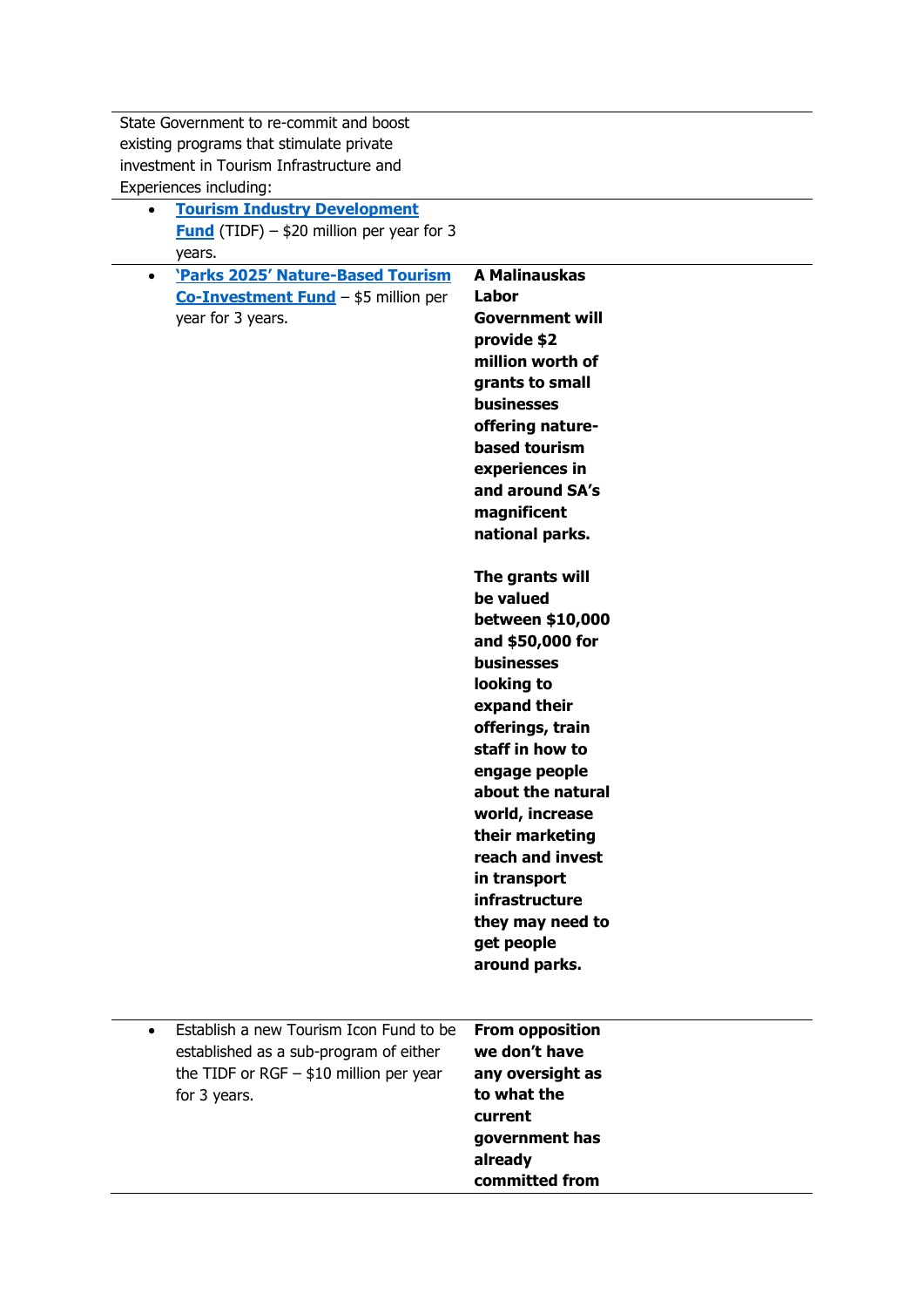|                                                  | these grant                             |
|--------------------------------------------------|-----------------------------------------|
|                                                  | funds. Therefore,                       |
|                                                  | we will need to                         |
|                                                  | investigate this if                     |
|                                                  | we form                                 |
|                                                  | government.                             |
| Commit to re-establishing strategic<br>$\bullet$ | <b>Boost the</b>                        |
| inbound international aviation                   | <b>Tourism</b>                          |
| partnerships as a matter of urgency.             | <b>Marketing Fund,</b>                  |
|                                                  | with an                                 |
|                                                  | additional \$20                         |
|                                                  | million over the                        |
|                                                  | next 2 years to:                        |
|                                                  | <b>Rebuild our</b>                      |
|                                                  | brand strengths                         |
|                                                  | of food and wine,                       |
|                                                  | nature-based                            |
|                                                  | and cultural                            |
|                                                  | tourism.                                |
|                                                  | <b>Rebuild South</b>                    |
|                                                  | Australia's                             |
|                                                  | profile as a                            |
|                                                  | destination in                          |
|                                                  | our key markets                         |
|                                                  | nationally and                          |
|                                                  | internationally.<br><b>Partner with</b> |
|                                                  | leading                                 |
|                                                  | commercial                              |
|                                                  | partners in                             |
|                                                  | aviation and                            |
|                                                  | accommodation                           |
|                                                  | industries to                           |
|                                                  | maximise the                            |
|                                                  | value of our                            |
|                                                  | marketing                               |
|                                                  | budget                                  |
| Funding eligibility across such funds must be    | <b>We will</b>                          |
| amended to enable greater accessibility for      | investigate this if                     |
| micro and small businesses, businesses across    | we form                                 |
| metropolitan Adelaide, and local government-run  | government.                             |
| commercial tourism enterprises.                  |                                         |
| ADDITIONALLY, WE CALL ON THE SA                  |                                         |
| <b>GOVERNMENT TO:</b>                            |                                         |
| In setting regional infrastructure<br>$\bullet$  | Yes                                     |
| priorities, Infrastructure SA to use             |                                         |
| the <b>South Australian Regional</b>             |                                         |
| Visitor Strategy 2025 as a key                   |                                         |
| reference.                                       |                                         |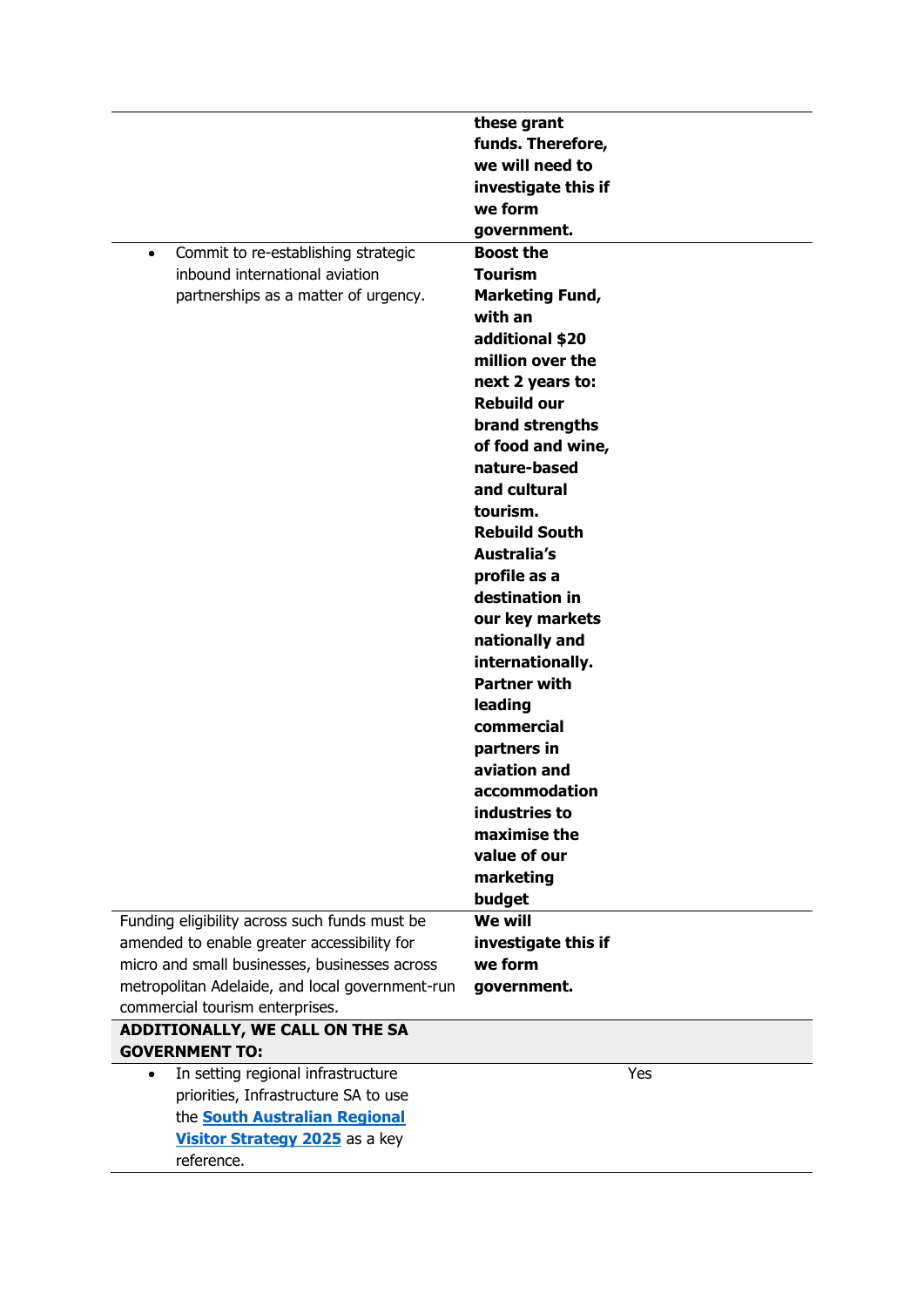• Invest and deliver demand-driving infrastructure, for example, the Riverbank Arena as a multi-purpose venue that will generate significant direct and flow-on economic activity for the tourism and hospitality industries.

## **POLICY PRIORITY 4: BUSINESS CAPABILITY & WORKFORCE**

To enable businesses to grow they need a workforce that is willing, skilled, and enthusiastic to be part of the industry for the long term. Therefore, investment is required to reverse the damage to the desirability of tourism as a longterm career opportunity and to make sure the industry has access to the training and capability development support it needs to thrive.

**PLEASE INDICATE:**  $\checkmark$  = Yes. **committed in full O** = Partially **committed**

# **COMMENTARY**

#### **DIRECT SUPPORT REQUEST:**

State Government to commit to Tourism Business Capability Support program to be delivered by industry for industry:

> • \$1 million / year for 3 years for capability development workshops and mentoring program to be administered by industry bodies

**A Malinauskas Labor government will provide the Tourism Industry Council of South Australia with \$1.6 million to build the industry's capability and encourage more young people to consider a career in tourism**

#### **ADDITIONALLY, WE CALL ON THE SA GOVERNMENT TO:**

• Commit to developing a whole-of-state strategy and actions to address growing tourism industry skills shortages and operator capabilities;

**A Malinauskas Labor government will provide the Tourism Industry Council of South Australia with \$1.6 million to build the industry's capability and encourage more young people to consider a career in tourism**

• Department of Human Services to work with the tourism industry to help attract and better support volunteers in the region;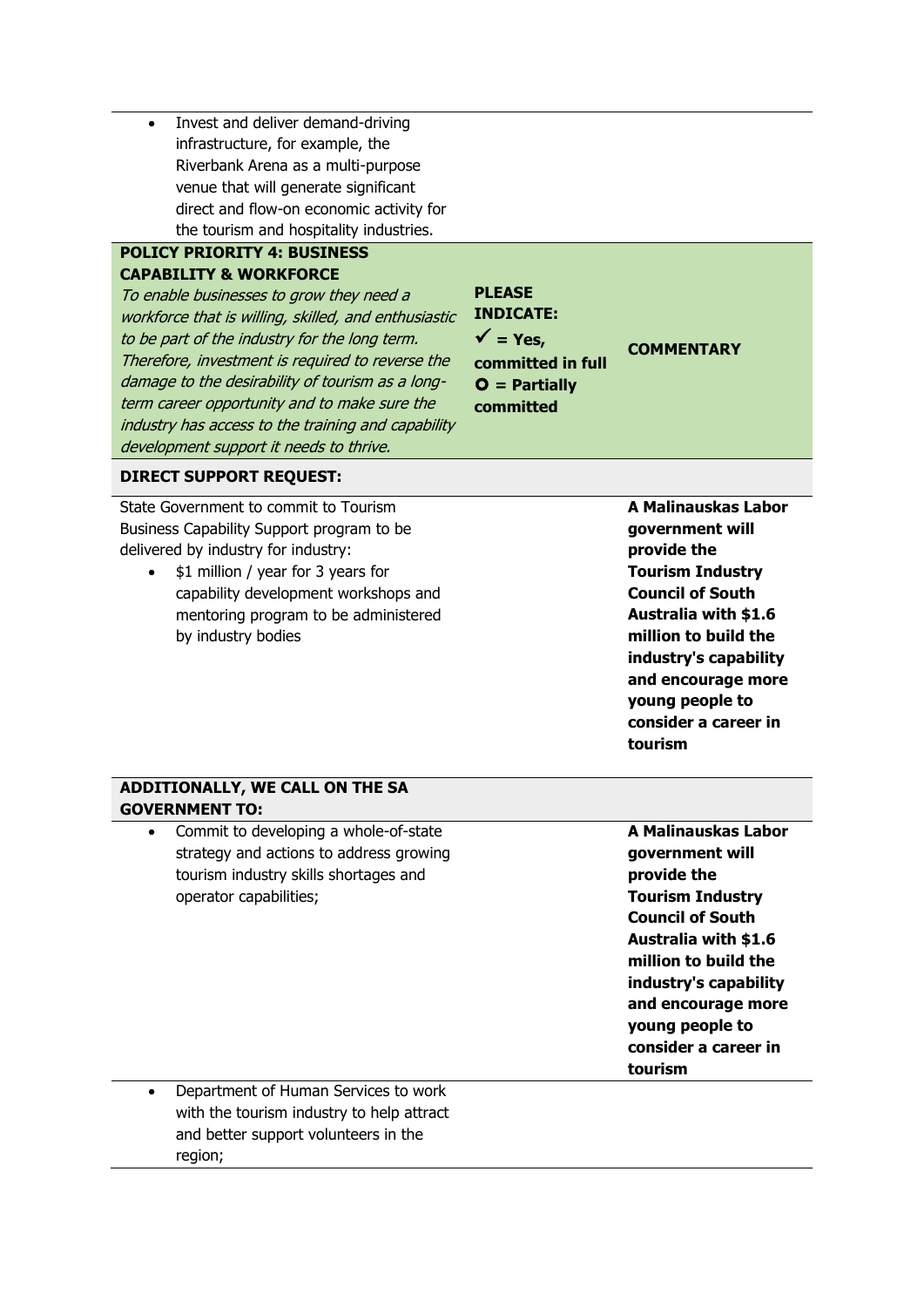| Hold a joint round table with tourism<br>$\bullet$                                                                                                                                                                                                                                                                                                                                                                |                                                                                                                       | Yes                        |
|-------------------------------------------------------------------------------------------------------------------------------------------------------------------------------------------------------------------------------------------------------------------------------------------------------------------------------------------------------------------------------------------------------------------|-----------------------------------------------------------------------------------------------------------------------|----------------------------|
| and hospitality industry leaders with the                                                                                                                                                                                                                                                                                                                                                                         |                                                                                                                       | Labor will commit to this. |
| Minister for Tourism, Minister for                                                                                                                                                                                                                                                                                                                                                                                |                                                                                                                       |                            |
| Innovation and Skills, and Minister for                                                                                                                                                                                                                                                                                                                                                                           |                                                                                                                       |                            |
| Education as the kick-off and                                                                                                                                                                                                                                                                                                                                                                                     |                                                                                                                       |                            |
| commitment to the whole-of-state                                                                                                                                                                                                                                                                                                                                                                                  |                                                                                                                       |                            |
| strategy development; and                                                                                                                                                                                                                                                                                                                                                                                         |                                                                                                                       |                            |
| Ensure that the delivery and oversight of<br>$\bullet$                                                                                                                                                                                                                                                                                                                                                            |                                                                                                                       |                            |
| the strategy fit within the whole-of-                                                                                                                                                                                                                                                                                                                                                                             |                                                                                                                       |                            |
| government approach.                                                                                                                                                                                                                                                                                                                                                                                              |                                                                                                                       |                            |
| <b>POLICY PRIORITY 5: PARTNERSHIPS &amp;</b>                                                                                                                                                                                                                                                                                                                                                                      |                                                                                                                       |                            |
| <b>COLLABORATIONS</b>                                                                                                                                                                                                                                                                                                                                                                                             |                                                                                                                       |                            |
| Tourism is an extremely important driver of our<br>state's economy, driving benefit that flows to<br>regional communities and has a positive impact<br>on other industries such as agriculture, food and<br>wine, retail, education, real estate and transport.<br>The need for all tourism stakeholders in our<br>state to work more collaboratively is<br>fundamental to our recovery and future<br>prosperity. | <b>PLEASE</b><br><b>INDICATE:</b><br>$\sqrt{\phantom{a}}$ = Yes,<br>committed in full<br>$O =$ Partially<br>committed | <b>COMMENTARY</b>          |
| Government Departments, stakeholders,                                                                                                                                                                                                                                                                                                                                                                             |                                                                                                                       |                            |
| businesses and policymakers need to work<br>together collaboratively and cooperatively with<br>the tourism industry to ensure the recovery and<br>future prosperity of our businesses.                                                                                                                                                                                                                            |                                                                                                                       |                            |
| WE CALL ON THE SA GOVERNMENT TO:                                                                                                                                                                                                                                                                                                                                                                                  |                                                                                                                       |                            |
| Work collaboratively with industry to<br>$\bullet$                                                                                                                                                                                                                                                                                                                                                                |                                                                                                                       | Yes                        |
| commit to a cross-government Tourism                                                                                                                                                                                                                                                                                                                                                                              |                                                                                                                       |                            |
| Industry Recovery Plan.                                                                                                                                                                                                                                                                                                                                                                                           |                                                                                                                       |                            |
| Ensure the Chief Executive of the                                                                                                                                                                                                                                                                                                                                                                                 |                                                                                                                       |                            |
| identified Departments has a KPI                                                                                                                                                                                                                                                                                                                                                                                  |                                                                                                                       |                            |
| committing them to deliver on actions,                                                                                                                                                                                                                                                                                                                                                                            |                                                                                                                       |                            |
| project or partnerships which contribute                                                                                                                                                                                                                                                                                                                                                                          |                                                                                                                       |                            |
| positively to South Australia's Visitor                                                                                                                                                                                                                                                                                                                                                                           |                                                                                                                       |                            |
| Economy.                                                                                                                                                                                                                                                                                                                                                                                                          |                                                                                                                       |                            |
| Establish an annual agreement between                                                                                                                                                                                                                                                                                                                                                                             |                                                                                                                       | Yes                        |
| the Premier, Minister for Tourism and                                                                                                                                                                                                                                                                                                                                                                             |                                                                                                                       |                            |
| TiCSA as the peak tourism industry body                                                                                                                                                                                                                                                                                                                                                                           |                                                                                                                       |                            |
| to determine key actions,                                                                                                                                                                                                                                                                                                                                                                                         |                                                                                                                       |                            |
| responsibilities, partnerships and                                                                                                                                                                                                                                                                                                                                                                                |                                                                                                                       |                            |
| collaboration activities.                                                                                                                                                                                                                                                                                                                                                                                         |                                                                                                                       |                            |
| Have the Minister for Tourism host                                                                                                                                                                                                                                                                                                                                                                                |                                                                                                                       | Yes                        |
| roundtables with industry                                                                                                                                                                                                                                                                                                                                                                                         |                                                                                                                       |                            |
| representatives, in partnership with                                                                                                                                                                                                                                                                                                                                                                              |                                                                                                                       |                            |
| TiCSA, twice a year.                                                                                                                                                                                                                                                                                                                                                                                              |                                                                                                                       |                            |